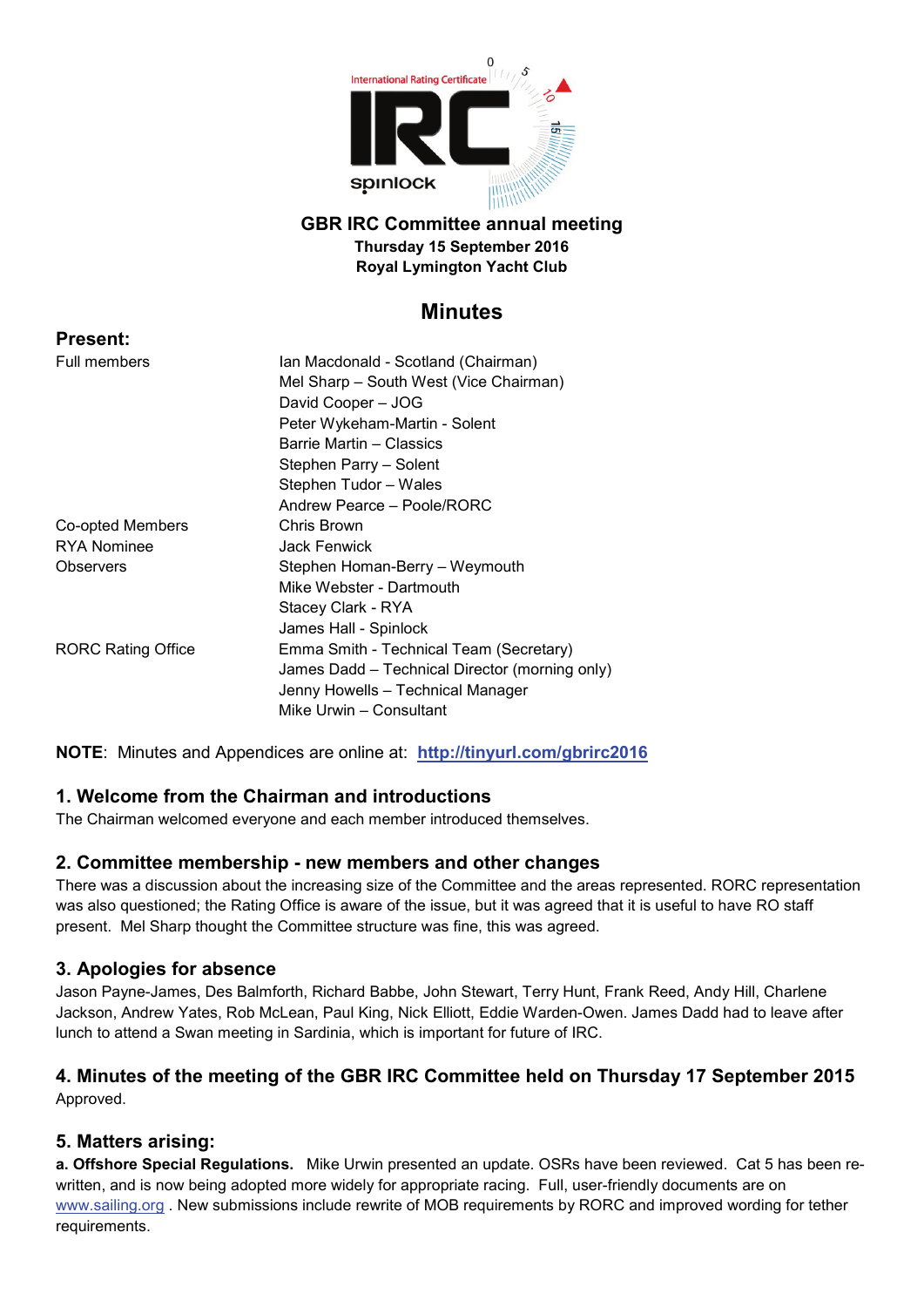**b. Rating Office/IRC representation at UK boat shows.** This would be expensive and was not considered prudent use of the Rating Office's limited PR budget, but the Rating Office (RO) are considering small IRC pamphlets to distribute and have on boat show stands.

**c. IRC/RYA seminars**. James Dadd reported. Combined with the RYA (Jack Fenwick & Bas Edmonds). Seminars were about encouraging owners to go racing, and providing tools for clubs to get people racing, so an educational re mindset rather than technical. Positive feedback received and several clubs have adopted the suggestions on dual scoring with NHC and using different courses. The attendance varied around the country but consistently got the sailing managers or representatives from different clubs. It was agreed that follow-up sessions would be useful where requested. Stephen Tudor reported that in N.Wales self-recorded finish times and making things fun are what have worked. Mike Webster reported that they were replacing Byron with IRC and their local Commodore's Cup prompted people to get IRC certificates.

There was discussion on NHC and other local handicap/rating systems. James Dadd thought that a lot of local handicaps are based on simple boat data, or even an IRC rating, so are really a rating system and not progressive like a performance handicap. Using progressive handicaps is the way to get people out racing without being put off by always coming last.

Is IRC cost really an issue? A certificate is about the same cost as one spare jib sheet. It was agreed that certificate cost is not the real issue and is used as an excuse rather than a reason. Complexity of application is more of a disincentive and the Rating Office is working on making it simpler to get a certificate.

Mel Sharp suggested that there is too big a gap between local handicap/NHC and IRC for those who can't afford to compete with those with new laminate sails etc. Suggested a lower level IRC club system for local use only but realised that the Rating Office does not support this. There was discussion about race organisers catering for what sailors wanted. However, concern was expressed about changing programmes and course types to suit 'the loudest voices'.

**d. expenses for Committee members.** It was suggested by the Rating Office that full members should be eligible for one free IRC certificate per year, once their annual report has been submitted. Vote: For 6, Against 3.

ACTION RO

# **6. GBR Rule Authority (Rating Office) Annual Report See appendices**

James Dadd summarised. The trend worldwide is that there are fewer boats but the average size is larger, creating a stable numbers of sailors; there is a different trend in offshore as it's more difficult to get crew, plus in the RORC fleet numbers vary in Fastnet year v. non-Fastnet year.

Mike Webster pointed out that IRC needs to run as a business, so should look at boat numbers rather than size, also we need to encourage classes 4, 5, & 6. It was agreed that a regional breakdown of different sized boats would be useful for business model. Action of the state of the state of the state of the state of the state of the state of the state of the state of the state of the state of the state of the state of the state of the state of the

David Cooper asked about an analysis of Hull Factors in the IRC fleet. James Dadd pointed out that HF is one of 103 factors in the IRC rating calculation and is not the major factor; it is only on the certificate for classification for event organisers to put similar types of boats together. The HF calculation evolves with design developments.

James Dadd talked about the 'Round The Island Race problem': boats with IRC ratings are not allowed to enter the ISCR class, so boats were not getting IRC ratings because they wanted to race in ISCR. The Island SC is looking at relaxing this rule for 2017; all agreed that would be a good step.

The MyIRC online application system had moved to web-based applications for 2016, and brand new standalone software is being created for 2017. The new system is much faster and easier to complete than the Excel based forms and it is hoped that its use will also expand to other countries. It may be possible in the future for Advocates to have an admin logon to show applications for boats local to them.

Stephen Parry suggested taking payment for 2+ years in advance? There would be administrative issues to address and it was not thought that there would be many takers. However, the new MyIRC is being built to allow possible future developments such as direct debit revalidation.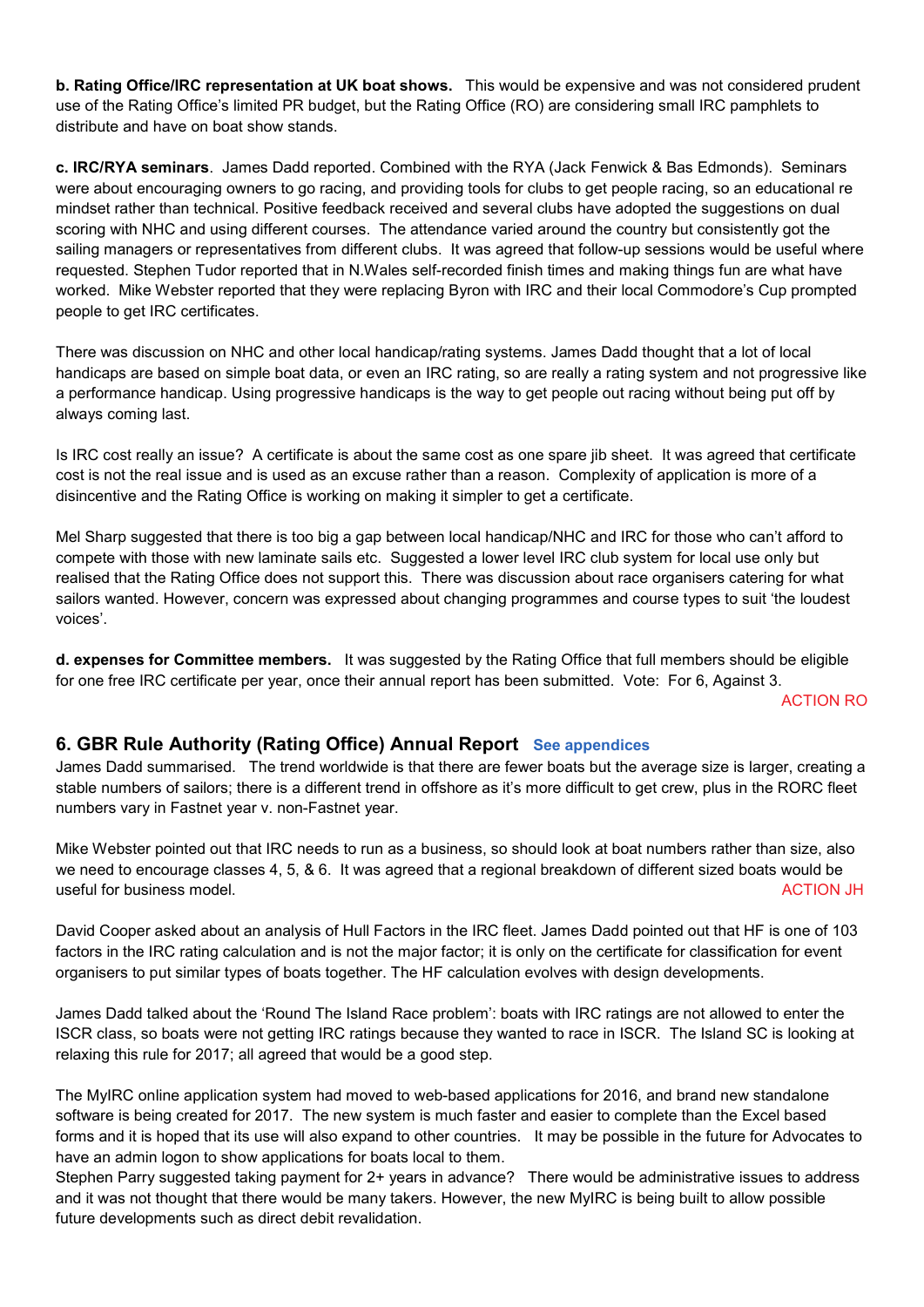# **7. Proposed and possible changes to IRC**

**a. Proposed 2017 IRC Rule Changes from the IRC Technical Committee.** JJD summarised and explained proposed rule changes:

**STL:** There will now always be an STL on the certificate (it is effectively now Sail Tack Length although not officially named). The change probably only affects a dozen boats in the world. AGREED.

**Aft rigging:** The Rating Office will send out drawing with examples shortly. The change will allow spar designers to design rig configurations without worrying about IRC rating. AGREED. ACTION JJD/ES circulate drawings Chris Brown said that some boats have checkstays that are not used but are still on the boat. Jenny Howells confirmed that they should be rated for checkstays unless they actually remove them.

**Lead in keel fins:** This only applies to keels with separately defined bulbs (Keel Types 10, 11, 12 in the IRC Rule, Appendix 1 – 2016 Yearbook page 54). The rule change for 2017 is about sending a message, as it is not easy to remove lead already in fins. Want to discourage the trend spreading to Fast 40+ Class. Chris Brown suggested adding "eg. lead" after SG 9.0 to make it clearer. AGREED ACTION JJD: Update rule submission text

Peter Wykeham-Martin suggest that James Dadd should write about the rule changes and rationale in future Seahorse articles. This was agreed. ACTION JJD Seahorse articles. This was agreed.

2017 new Equipment Rules of Sailing (ERS). The Rating Office and the RYA have done a lot of work to get more definitions into ERS eg boat weight/measurement condition, as this leads to more consistent measurement worldwide. These were to be confirmed at November 2016 World Sailing conference. Ian Macdonald was concerned that we need to make sure owners have easy access to information for eg. weighing condition. *[Note: We will look into how we can make these clearer on the IRC website. JH/RO]* ACTION JH

**b. IRC Submissions to World Sailing.** IRC World Championship submission, slightly modified from last year's. The submission is about equality between international rating rules, and includes that IRC World Championship would be on a different continent every year.

Chris Brown asked about the effects of dual scoring ORC and IRC results. James Dadd reported that ratings are generally well aligned, as they are both based on the laws of physics.

**c. Proposals from the GBR IRC Committee and any Submissions to the IRC Congress** – no proposals were put forward

**d. GBR Report to the IRC Congress** – 7-9 October, Cowes – James Dadd confirmed that he would prepare this and discuss it with IM.

**e. GBR Representative to the IRC Congress** – IM as Chairman confirmed that he would attend Congress as the GBR representative; this was agreed

**f. 2017 IRC Congress arrangements** – not discussed. IM and JJD will report back to the Committee after Congress.

# **8. Area and fleet reports See appendices**

#### **a. issues raised:**

**i. autohelms and short-handed certificates** – re IRC Rules 8.2.1 (short-handed certs) and 15 (manual power). Chris Brown raised the issue of the success of double handed boats, as new advanced auto-helms are very good. He had done 4 hours testing of autohelm v. human, and the autohelm consistently won. There was discussion about whether IRC should rate autohelms but there were concerns about different autohelm capabilities.

Fully crewed boats don't realise they can use an autohelm in IRC (nb. RORC bans it for fully crewed boats). James Dadd suggested that IRC rules could say autohelms are only permitted for short handed races, but it was argued that this is a race management issue. James Dadd offered to consider the issue and discuss with UNCL, and propose to Congress if necessary. ACTION JJD

Andrew Pearce pointed out that 2-handed Fastnet winner "Night and Day" sailed 30 miles less than his boat Magnum in that race, ie. there were often other reasons for their success.

**ii. bowsprit/asymmetric conversions.** Chris Brown asked about the advantage of retro-fitting a bowsprit and using asymmetric spinnakers, the specific example was a Farr 30 that did very well in Cowes Week. James Dadd confirmed that there is no difference to rating whether it is a conversion or from original, and pointed out that Cowes Week is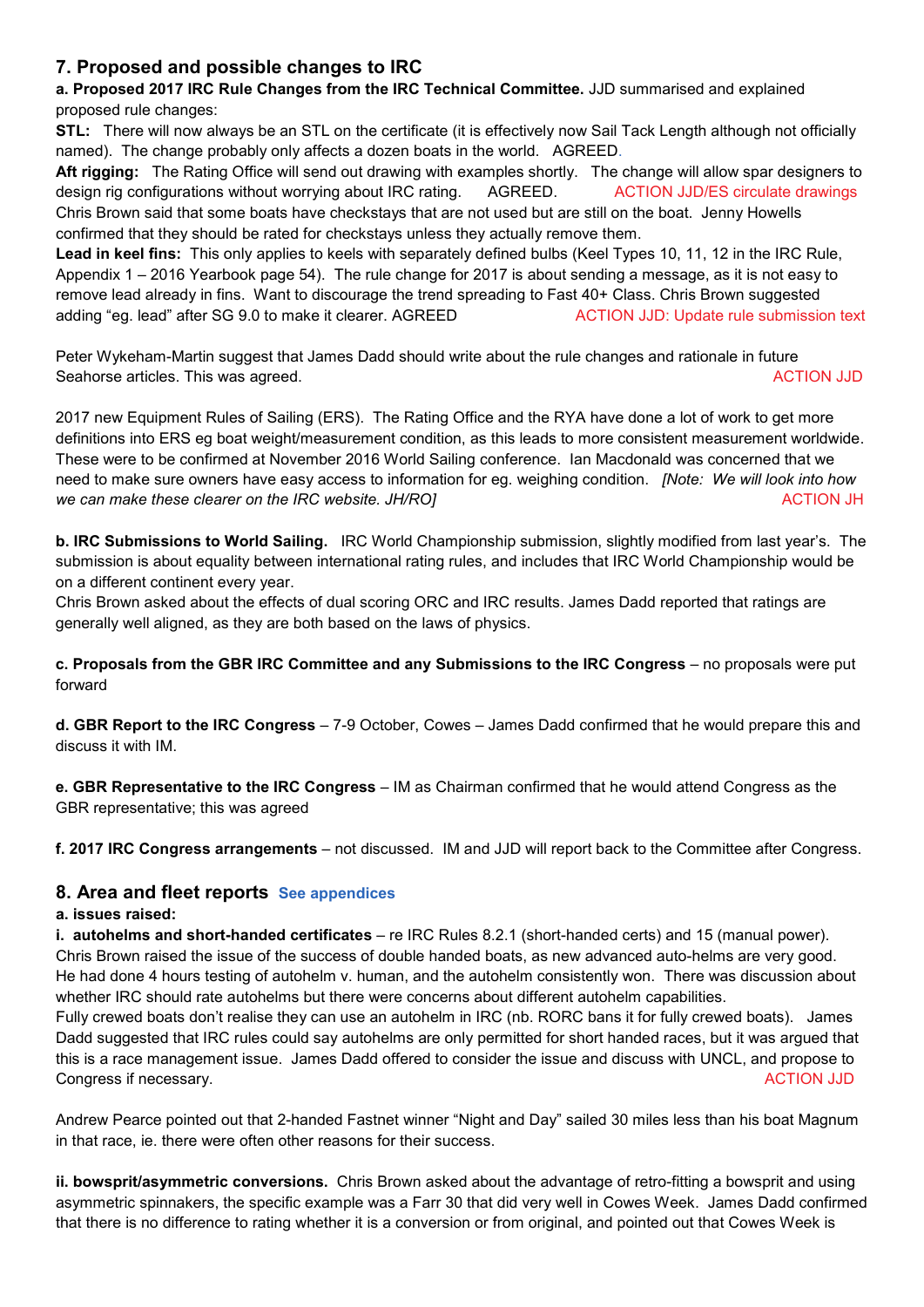good for an asym/sprit configuration. There was a general discussion about the rating of sportsboats James suggested that owners should ask themselves "how do I make my boat work better?" and Farr 30s have been around long enough that owners have worked out how to make them work well.

Stephen Homan-Berry asked about Code Zeros and the classification of headsail v. spinnaker. James Dadd said that sailmakers could not achieve 75% width headsails (rated as 'spinnakers') without cheating; he didn't think the width limit should be reduced to 65%. Some sailmakers' quotes for 'cruising' code zeros included small print 'not legal [as spinnaker] for IRC'. The IRC Technical Committee had been trying and failing to define a 'Code Zero' since 1997. The ORC defines it but sailmakers can easily get around the definition. James Dadd said there had been two protests at a recent Maxi event and it was proposed that for equipment inspection the measurer should also ask for spinnaker with smallest SHW. ACTION RO: Add to advice to race organisers/equipment inspection articles

# **9. Development of IRC, PR and publicity**

At Ian Macdonald's request, James Dadd set the scene briefly of what is planned for IRC. The media is full of glamour boats, and there are improvement in how IRC deals with light boats eg Fast 40+ and HP30, but they are not IRC's main focus. IRC needs to evolve as boat designs have developed, cruiser/racers are now a healthier boat than they were in 1990; we want to encourage wholesome all-rounders. For example, the JPK 1080 has a good layout, nice design, practical galley etc. If that is what IRC is encouraging, then IRC is doing the right thing.

#### *Lunch break. James Dadd left the meeting.*

#### **IRC Future – paper from Mel Sharp** (included in area reports **See appendices**).

Mel Sharp introduced the idea of IRC becoming a brand that offered membership or a 'passport' to make owners feel more involved and included. Discounts could be negotiated for IRC 'members' with eg. Spinlock. (Mel confirmed he did not mean IRC should become an RYA affiliated sailing club).

James Hall confirmed that Spinlock had already been in discussions with the Rating Office about possible offers, and already do discounts for various groups/members which are very successful but it does have to be controlled carefully. Mel Sharp asked that members each emailed him with ideas for three non-conflicting offer suggestions by 15 October, for a pilot scheme. ACTION: Committee members and the state of the state of the state of the state of the state of the state of the state of the state of the state of the state of the state of the state of the state of the

It was also suggested more should be made of the value that comes with the IRC certificate ie. the development, research, skills and efforts (of the Rating Authority and Rule Authorities). James Hall agreed that it was important to publicise good news stories and show what you get for your certificate.

Jack Fenwick suggested having regular profiles of advocates / measurers on Facebook to show how many people work behind the scenes. ACTION CJ: (Already in progress)

Mel Sharp suggested videos of boat measurement. Jenny Howells said that videos are already on the 'to do' list and the Rating Office would work on the idea. ACTION RO and the intervention of the state of the state of the idea.

Stephen Tudor & Stephen Parry suggested emailing snippets of news to clubs for their newsletters (the Rating Office had an email list of UK clubs); also possibly RYA Regional newsletters (need to get contact details). ACTION JH

Stephen Parry suggested that each Committee member write to Mel about "what being a member means". Agreed. ACTION: Committee members

**Yearbook.** Stephen Parry thought that the IRC Yearbook does not cater for the 'middle ground' and lacked local news. It was pointed out that the Yearbook is an international publication and it was not be logistically possible to include local news for each country (in addition to what was already included).

#### **10. IRC Incentive and Support Schemes:**

**a. IRC Start up**. The scheme has been very successful (particularly Weymouth and Dart) and is getting people back into local racing, credit to the local people who deal with it and to Charlene Jackson who runs it in the Rating Office. Mike Webster wants to expand it to other clubs in their area, would that be acceptable? There had been a similar question from Des Balmforth in Scotland. It was agreed that the rules aren't set in stone and it could be expanded less as an individual Club start up and more of an advocate system, to be more flexible. Ian Macdonald stressed the need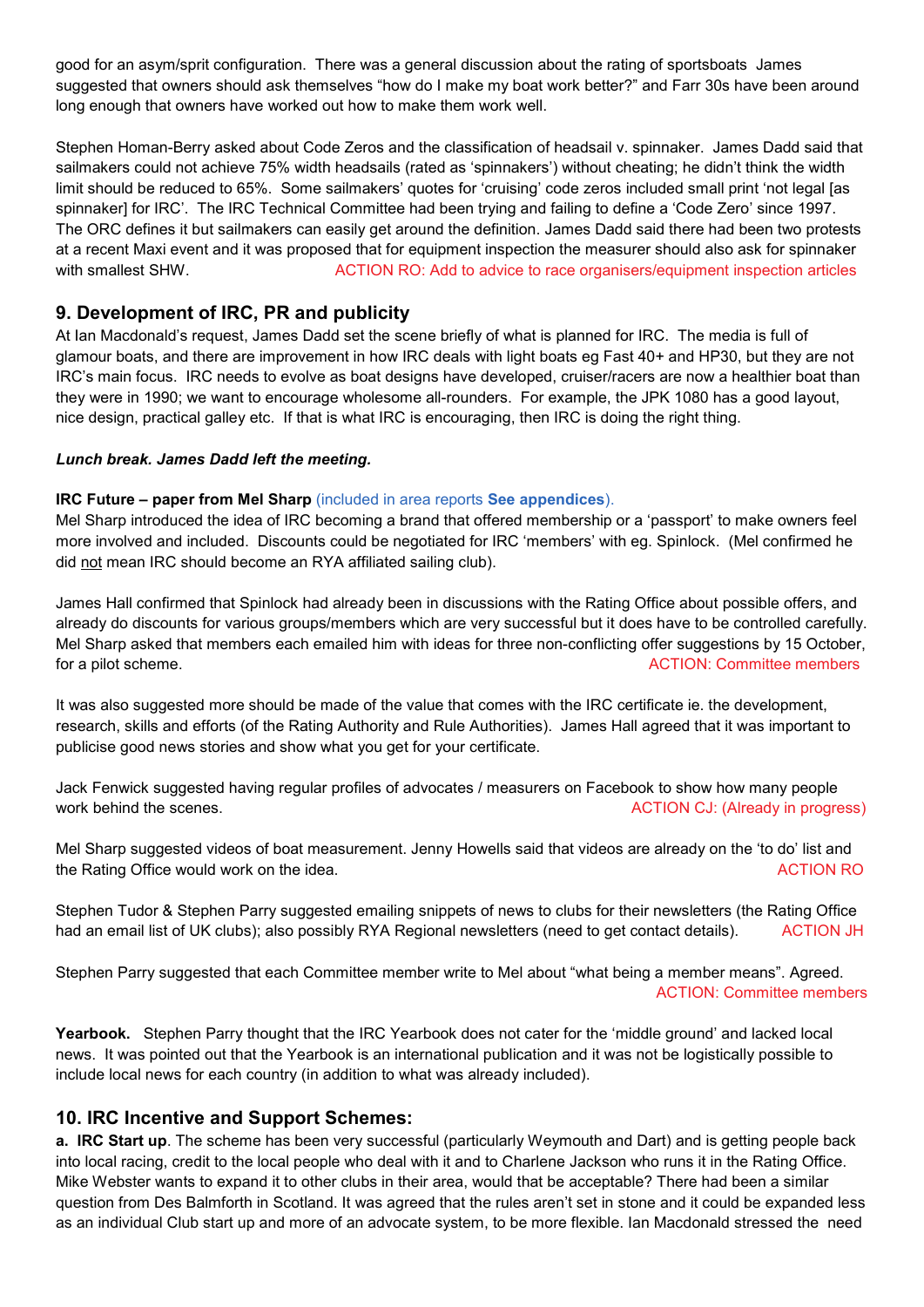to encourage other Advocates to be "IRC champions" too, although it was recognised that some are in areas with IRC already. It was agreed that the technical basis of IRC rating is best selling point.

**b. Single Event Ratings (SERs)**. The Single Event Rating does not appear to be working except for few core events, otherwise it is a lot of work (both for owners and the Rating Office) for not much reward. There was a discussion about the Rating Office proposal (See appendices). Stephen Homan-Berry asked why would you go through all the effort of an application for one event? Jack Fenwick suggested that club publicity gained from advertising SER might help their IRC entries generally. Every club/event is different.

There were concerns about limiting SERs to the few events in the proposal (RTIR, Cowes Week, Panerai British Classic Week, Little Britain Challenge) and not to other clubs/events. Stephen Tudor said that all GBR IRC Championships should be eligible for it (except the RORC National Championship which requires Endorsed certificates). The Rating Office confirmed that if it went ahead with the proposed limitations, it would retain the right to approve other events if especially appropriate.

Mike Urwin argued that SER can now only be seen as a service to regattas and the sport, not to increase the IRC fleet as was originally intended. David Cooper voiced concerns about how to encourage more boats in IRC in the Solent. Peter Wykeham-Martin thought clubs could put more effort in to get more people out racing.

No decision was made about the proposal. Jenny Howells agreed to email clubs that accepted SERs in 2015 & 2016 to ask for their feedback, the results will be emailed to the Committee members. ACTION JH: (Already in progress)

.

**c. IRC Advocates.** It was agreed that the IRC Advocates list should be reviewed and updated. ACTION RO

# **11. IRC Championships 2017**

**a. Review of Championships generally.** Mel Sharp was concerned that there are regattas using the IRC name when it isn't a championship as these detract from the official Championships. Stephen Homan-Berry agreed, as there was some confusion this year regarding small boat events. The Committee/ Rating Office don't have any control over what people call their events, and official Championships are only those approved by this Committee. David Cooper said that the RORC National Championship is poorly supported by smaller boats and wondered whether the title 'championship' puts people off? Other members did not think so.

The Yearbook could point out that the Spinlock IRC Championship logo is only used for specific special events each year. ACTION JH

#### **b. Dates and places.**

**Scotland** – Ian Macdonald said that the two applying clubs will talk about it and he will report back.

**South West** – Mel Sharp reported that there are no applications as it is on a rotation (see 2015 minutes: Plymouth 2016, Torbay 2017 TBC, Falmouth, Fowey), but Dart should now ask to join the rotation. Fowey probably won't reapply so Dart could take their place. It was pointed out that an application should still be lodged by the nominated club on the rota for 2017.

**Welsh** - Stephen Tudor said it would be good if clubs were able to say at the prize giving when the next Championship will be (if possible). Pwllheli SC are working with other local clubs. Mike Urwin suggested that the Welsh National Championship could be approved now for 2017 & 2018 and this was agreed (it allows the next year's event to be announced at the prizegiving).

**Solent** – Stephen Parry confirmed an application will be coming from SIRCOA. An application for a double-handed championship is also expected

**Southern** - Weymouth approved for 2017. Poole is a biannual event and will want to apply for 2018, this was supported by Stephen Homan-Berry (Weymouth) and agreed so that 2018 Poole publicity can include the IRC Championships. Suggested rotation between Weymouth (2017) and Poole (2018).

*[Note post meeting: other applications are Guernsey (rotates with Jersey), Ramsgate (East Coast)]*

It was suggested the deadline for applications should come forward to  $30<sup>th</sup>$  June. AGREED. ACTION (ES): Update app form & email championship organisers past and present.

# **12. Encouraging yacht racing**

**a. ideas from area reports.** Stephen Parry opened a discussion about encouraging fun racing for cruisers with families, and the requirement for a rating system that doesn't involve emptying the boat to be competitive. Mike Urwin